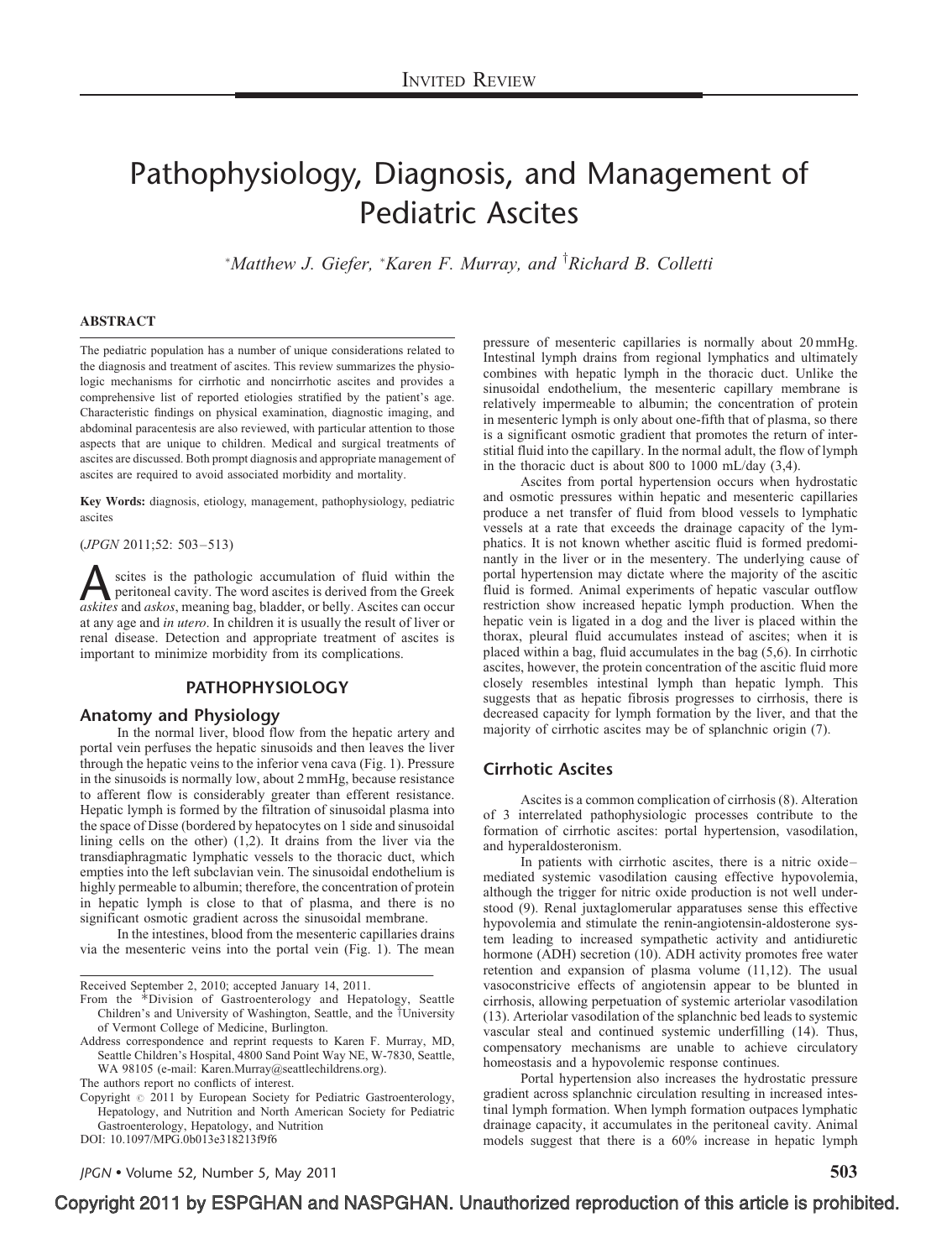<span id="page-1-0"></span>

FIGURE 1. Ascites formation. Hepatic lymph is formed by filtration of sinusoidal plasma into the space of Disse. It then drains from the liver via the transdiaphragmatic lymphatic vessels to the thoracic duct. The sinusoidal endothelium is highly permeable to albumin, which results in no significant osmotic gradient across the sinusoid. Hydrostatic forces are the primary driver of hepatic lymph formation and are increased in portal hypertension. Mesenteric capillaries are much less permeable to albumin. The osmotic force of albumin in the capillary promotes the return of interstitial fluid to the capillary lumen and counteracts the intralumenal hydrostatic forces. Ascites occurs when the net transfer of fluid from blood vessels to lymphatic vessels exceeds the drainage capacity of the lymphatics. Reprinted with permission from WB Saunders [\(2\)](#page-7-0) and Elsevier [\(3\).](#page-7-0)

production for each millimeter of mercury increase in portal pressure [\(15\).](#page-7-0)

The patient with decompensated cirrhosis has a hyperdynamic circulatory state with an expanded blood volume, increased cardiac output, tachycardia, a wide pulse pressure, and peripheral vasodilation. The hypoalbuminemia seen with synthetic liver failure exacerbates ascites formation by decreasing the osmotic gradient drawing interstitial fluid into the vascular space.

# Noncirrhotic Ascites

Noncirrhotic ascites can develop in multiple ways. Peritoneal carcinomatosis causes ascites by the secretion of proteinaceous material from malignant cells with osmotic forces then favoring movement of fluid into the peritoneum. Tuberculous ascites and other forms of inflammatory ascites develop because of similar fluid shifts in response to proteinaceous secretions [\(16\).](#page-7-0)

Conditions such as right-sided heart failure, Budd-Chiari syndrome, and portal venous malformations may impair portal

blood flow leading to portal hypertension and ascites. When a noncirrhotic liver is exposed to elevated sinusoidal pressures, there is an increase in hepatic lymph formation (Fig. 1). Hydrostatic forces are also transmitted to the splanchnic circulation resulting in increased intestinal lymph formation as described above.

Heart failure and nephrotic syndrome may cause decreased effective arterial blood volume with secondary activation of the sympathetic nervous system, the renin-angiotensin-aldosterone system and ADH, leading to renal sodium and water retention [\(17\)](#page-7-0). The hypoalbuminemia of advanced nephrotic syndrome results in decreased intravascular oncotic pressure and subsequent movement of plasma into the interstitium.

Pancreatic and biliary ascites are caused by leakage of pancreatic juice or bile into the peritoneal cavity, and may be complicated by fluid shifts caused by the irritant effect of these secretions on the peritoneum.

#### ETIOLOGY

The causes of ascites vary according to the age of the patient. Different hepatic and nonhepatic causes of ascites have been reported in the fetus, neonate, infant, child, and adult.

## Fetal Ascites

Isolated ascites, in the absence of hydrops fetalis, is uncommon. Although examination of the fetus by ultrasound has become common, even in a normal pregnancy, there have been only a small number of reported cases of isolated fetal ascites. It appears that many cases resolve spontaneously before birth, and are not associated with poor outcomes or chronic disease [\(18,19\).](#page-7-0) A list of described causes of fetal ascites is shown in Table 1.

Cytomegalovirus (CMV) is the most common congenital infection of the fetus and can cause fetal ascites and liver disease [\(20,21\).](#page-7-0) Ascites is typically detected at a gestational age between

| TABLE 1. Causes of fetal ascites (20,21,25,26,99-124) |                           |  |  |
|-------------------------------------------------------|---------------------------|--|--|
| Gastrointestinal disorders                            | Chylous ascites           |  |  |
| Meconium peritonitis                                  | Cardiac disorders         |  |  |
| Intestinal malrotation                                | Arrhythmia                |  |  |
| Small intestinal or                                   | Heart failure             |  |  |
| colonic atresia                                       | Chromosomal abnormalities |  |  |
| Intussusception                                       | Trisomy                   |  |  |
| Volvulus                                              | Turner syndrome           |  |  |
| Cystic fibrosis                                       | Neoplasm                  |  |  |
| Biliary atresia                                       | Hematologic               |  |  |
| Portal venous                                         | Hemolytic anemia          |  |  |
| malformations                                         | Neonatal hemochromatosis  |  |  |
| Infection                                             | Metabolic disease         |  |  |
| Parvovirus                                            | Niemann-Pick type C       |  |  |
| Syphilis                                              | Congenital disorders of   |  |  |
| Cytomegalovirus                                       | glycosylation             |  |  |
| Toxoplasmosis                                         | Wolman disease            |  |  |
| Acute maternal hepatitis                              | Lysosomal storage disease |  |  |
| Genitourinary disorders                               | Other                     |  |  |
| Hydronephrosis                                        | Maternal/fetal abuse      |  |  |
| Polycystic kidney disease                             | Idiopathic                |  |  |
| Urinary obstruction                                   |                           |  |  |
| Ovarian cyst                                          |                           |  |  |
| Persistent cloaca                                     |                           |  |  |

 $\bf 504$  www.jpgn.org  $\bf$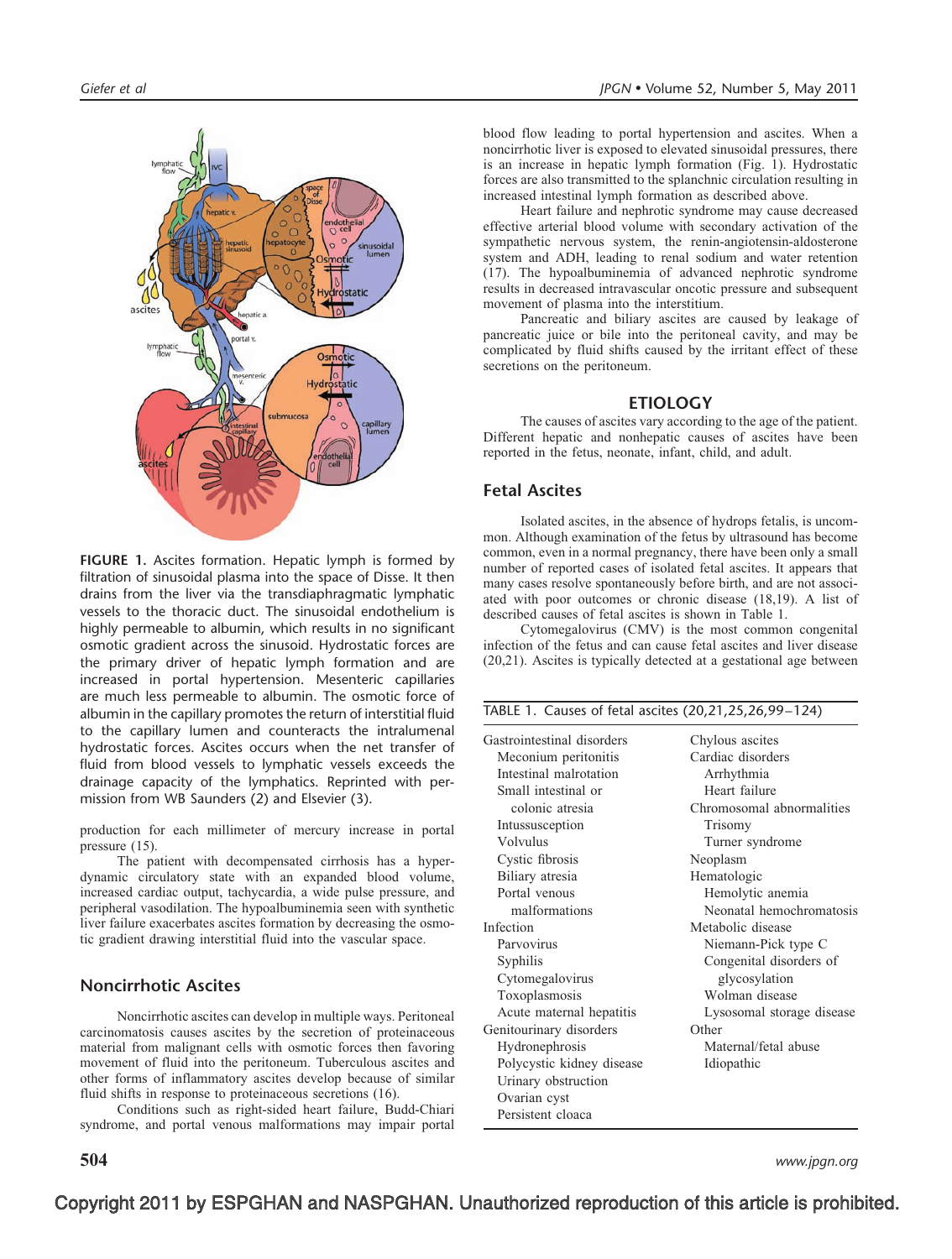21 and 30 weeks. The presence of ascites in utero does not necessarily indicate severe infection or a poor prognosis [\(22\)](#page-7-0), but data are sparse because many fetuses with ultrasound manifestations of CMV infection are electively aborted [\(23\).](#page-7-0) Histologic examination of severely infected fetal livers has shown hepatocellular degeneration with extensive bridging fibrosis and intrahepatic calcifications [\(24\).](#page-7-0)

Intrauterine meconium peritonitis, a sterile peritonitis caused by fetal bowel perforation, can cause ascites, and in 1 case was associated with intravascular dissemination of meconium and multiorgan infarction [\(25\)](#page-7-0). Meconium ileus diagnosed by fetal ultrasound is often milder and has a better prognosis than symptomatic cases diagnosed after birth; however, the presence of ascites in utero indicates a more complicated course [\(26\)](#page-7-0).

#### Neonatal Ascites

Neonatal ascites can be caused by many of the same conditions that cause fetal ascites (Table 2), although many congenital diseases do not typically manifest ascites until after birth. There are also multiple iatrogenic causes of ascites in the newborn such as extravasation of parenteral nutrition from femoral or umbilical venous catheters [\(27–29\)](#page-7-0) and perforation of the bladder or urachal remnant with extravasation of urine into the peritoneal cavity [\(30,31\)](#page-7-0).

# Ascites in Infants and Children

Cirrhosis from chronic liver disease is the most common hepatic cause of ascites in infants and children (Table 3). Inflam-

|                                |                                           | Carrhosis        |
|--------------------------------|-------------------------------------------|------------------|
| Hepatobiliary disorders        | Genitourinary disorders                   | Congenital       |
| Cirrhosis                      | Obstructive uropathy                      | Acute hepat      |
| Alpha-1-antitrypsin deficiency | Posterior urethral valves                 | Budd-Chiari      |
| Congenital hepatic fibrosis    | Ureterocele                               | Bile duct pe     |
| Viral hepatitis                | Lower ureteral stenosis                   | Liver transp     |
| Budd-Chiari syndrome           | Ureteral atresia                          | Gastrointestina  |
| Biliary atresia                | Imperforate hymen                         | Acute apper      |
| Bile duct perforation          | Bladder rupture                           | Intestinal at    |
| Portal venous malformation     | Bladder injury from                       | Pancreatitis     |
| Ruptured mesenchymal           | umbilical artery                          | Pyloric dup      |
| hamartoma                      | catheterization                           | <b>Serositis</b> |
| Gastrointestinal disorders     | Nephrotic syndrome                        | Crohn disea      |
| Intestinal malrotation         | Ruptured corpus                           | Eosinophilio     |
| Intestinal perforation         | luteum cyst                               | Henoch-Sch       |
| Acute appendicitis             | Cardiac                                   | Chylous ascite   |
| Intestinal atresia             | Arrhythmia                                | Intestinal ly    |
| Pancreatitis                   | Heart failure                             | Lymphatic        |
| Chylous ascites                | Hematologic                               | Lymphatic        |
| Parenteral nutrition           | Neonatal hemochromatosis                  | Parenteral nuti  |
| extravasation                  | Other                                     |                  |
| Metabolic disease              | Cutis marmota telangictatica<br>congenita |                  |
|                                | Intravenous vitamin E                     |                  |
|                                | Pseudo-ascites                            |                  |
|                                | Small bowel duplication                   |                  |
|                                | Abdominal trauma                          |                  |
|                                | Idiopathic                                |                  |

matory conditions of the bowel that involve the serosal surface, such as eosinophilic enteropathy [\(32\)](#page-7-0) and Crohn disease [\(33\),](#page-7-0) may result in ascites. Vitamin A intoxication may also present with ascites, and measurement of retinol-binding protein is important in establishing the diagnosis [\(34,35\).](#page-7-0)

Pancreatic ascites occurs rarely in children [\(36\)](#page-7-0). One-third of cases occur in infants younger than 1 year old [\(37\).](#page-7-0) Serum amylase and lipase levels may be normal and the diagnosis missed unless ascitic fluid is analyzed [\(38\).](#page-7-0) Ascites appears to be an accurate independent predictor of severity of pancreatitis and pseudocyst formation [\(39\).](#page-7-0)

### Ascites in Adults

The most common cause of ascites in adults is parenchymal liver disease. Cirrhosis (usually from chronic liver disease resulting from hepatitis C infection, alcoholic hepatitis, or nonalcoholic steatohepatitis) accounts for about 85% of cases. Cardiac disease and malignancy are the next most common causes and together account for about 5% of cases [\(40\).](#page-7-0) Pancreatitis and tuberculosis are responsible in a minority of patients [\(41\).](#page-7-0)

#### **DIAGNOSIS**

Evaluation of the presence, quantity, and etiology of ascites includes the history of the illness, the physical examination, imaging studies, and diagnostic paracentesis.

|             |  |  | TABLE 3. Causes of ascites in infants and children (4,16,32– |
|-------------|--|--|--------------------------------------------------------------|
| 37,148–179) |  |  |                                                              |

| Hepatobiliary disorders            | Neoplasm                         |
|------------------------------------|----------------------------------|
| Cirrhosis                          | Lymphoma                         |
| Congenital hepatic fibrosis        | Wilm tumor                       |
| Acute hepatitis                    | Clear cell renal sarcoma         |
| Budd-Chiari syndrome               | Glioma                           |
| Bile duct perforation              | Germ cell tumor                  |
| Liver transplantation              | Ovarian tumor                    |
| Gastrointestinal disorders         | Mesothelioma                     |
| Acute appendicitis                 | Neuroblastoma                    |
| Intestinal atresia                 | Metabolic disease                |
| Pancreatitis                       | Genitourinary disorders          |
| Pyloric duplication                | Nephrotic syndrome               |
| Serositis                          | Peritoneal dialysis              |
| Crohn disease                      | Cardiac                          |
| Eosinophilic enteropathy           | Heart failure                    |
| Henoch-Schonlein purpura           | Pseudo-ascites                   |
| Chylous ascites                    | Celiac disease                   |
| Intestinal lymphangiectasia        | Cystic mesothelioma              |
| Lymphatic duct obstruction         | Omental cyst                     |
| Lymphatic duct trauma              | Ovarian cyst                     |
| Parenteral nutrition extravasation | Other                            |
|                                    | Systemic lupus                   |
|                                    | erythematosus                    |
|                                    | Ventriculoperitoneal shunt       |
|                                    | Vitamin A toxicity               |
|                                    | Chronic granulomatous<br>disease |
|                                    | Nonaccidental trauma             |
|                                    |                                  |

www.jpgn.org  $505$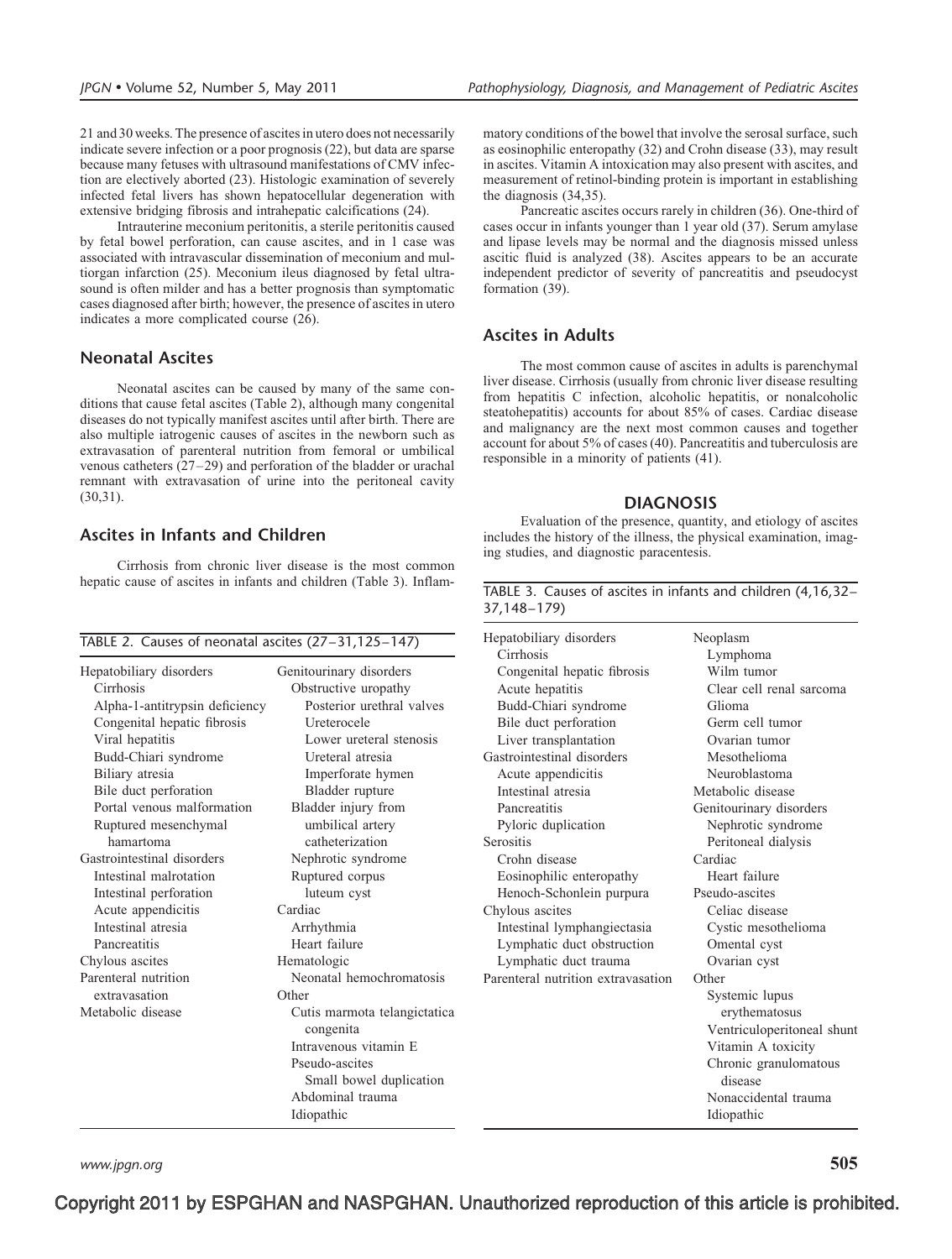# History and Physical Examination

Patients with ascites typically report increased abdominal girth and recent weight gain [\(42\).](#page-7-0) There may be a history of chronic liver disease or hepatitis. Physical examination may reveal a protuberant abdomen, bulging flanks, or dullness to percussion. Jaundice, spider angiomas, umbilical collateral veins, clubbing, and palmar erythema are other signs suggestive of liver disease.

The presence of bulging flanks can be caused by free fluid in the peritoneum, organomegaly, or obesity. Percussion of the abdomen can be used to distinguish ascites from obesity. In a supine patient with ascites, gas-filled loops of small intestine float to the top of the mid-abdomen. The percussion note of the midabdomen will be tympanitic, whereas the ascites-filled flanks will have dullness to percussion. If the patient is then placed in a lateral position, dullness to percussion will shift to the dependent side. The test for shifting dullness has a sensitivity of 60% to 88% and a specificity of 56% to 90%. It has been estimated that the minimum volume of ascitic fluid required to detect shifting dullness in an adult is 1.5 to 3.0 L [\(43\).](#page-7-0)

A more sensitive test for ascites, which can be easily done in small children, is the ''puddle'' sign [\(44\)](#page-7-0). In this test, a supine patient's abdomen is percussed over the umbilibus. The resonant percussion becomes dull as the patient is moved to a prone position and the ascitic fluid ''puddles'' in dependent regions. Infants and small children can easily be held prone by a caregiver, whereas the abdomen of older children can be percussed with the patient kneeling on all fours.

The test for a fluid wave requires 2 examiners, 4 hands, and a cooperative supine patient. The sides of the hands of 1 examiner are used to press down the midline of the patient's abdomen, while the other examiner depresses the flank with 1 hand and senses the resultant fluid wave in the contralateral flank with the other hand. The test for a fluid wave is unreliably sensitive (20% to 80%) but highly specific (82% to 100%) [\(43\)](#page-7-0).

# Body-imaging Studies

Ultrasound is a sensitive imaging technique for the detection of ascites (Fig. 2). Free fluid can be imaged confidently with ultrasound because it layers in the dependent regions, the hepatorenal recess (Morison pouch) and the pelvic cul-de-sac [\(45\)](#page-7-0). It has been estimated that in supine infants 10 to 20 mL can be detected by ultrasound in the perivesicle area [\(46\)](#page-7-0). Limitations to ultrasound include obesity and complex, loculated ascites because sound wave transmission to deeper structures can be limited by adipose tissue and intralumenal gas.



FIGURE 2. Ultrasound appearance of ascites with a sizable fluid collection visible in the Morison pouch between the liver and right kidney.



FIGURE 3. The radiographic appearance of ascites is often typified by a fluid density throughout the abdominal compartment and the centralized bowel loops.

Ascites can also be detected by plain radiography, computed tomography (CT), and magnetic resonance imaging (MRI) (Figs. 3–5) [\(47\)](#page-7-0). CT demonstrates extrapancreatic fluid collections in children with acute pancreatitis [\(48\)](#page-7-0) and high-density ascites in tuberculous peritonitis [\(49\).](#page-7-0) Chylous ascitic fluid has been shown by both CT and ultrasound to develop a unique biphasic fat-fluid level when the patient remains recumbent [\(50\).](#page-7-0) MRI is an excellent modality for detecting intraperitoneal fluid. With the advent of attempts to reduce ionizing radiation exposure, MRI could play a more important role in the detection of free fluid or loculated fluid collections in the abdominal peritoneal cavity. This may become more applicable in children as scanning times in MRI shorten.

## Diagnostic Abdominal Paracentesis

In most children, ascites is readily recognizable as caused by hepatitis, portal hypertension, or nephrotic syndrome. When the



FIGURE 4. Diffuse ascites on computed tomography with enteral and intravenous contrast. Note the rim of fluid around a nodular liver, centralized bowel loops, and cephalic displacement of the diaphragm.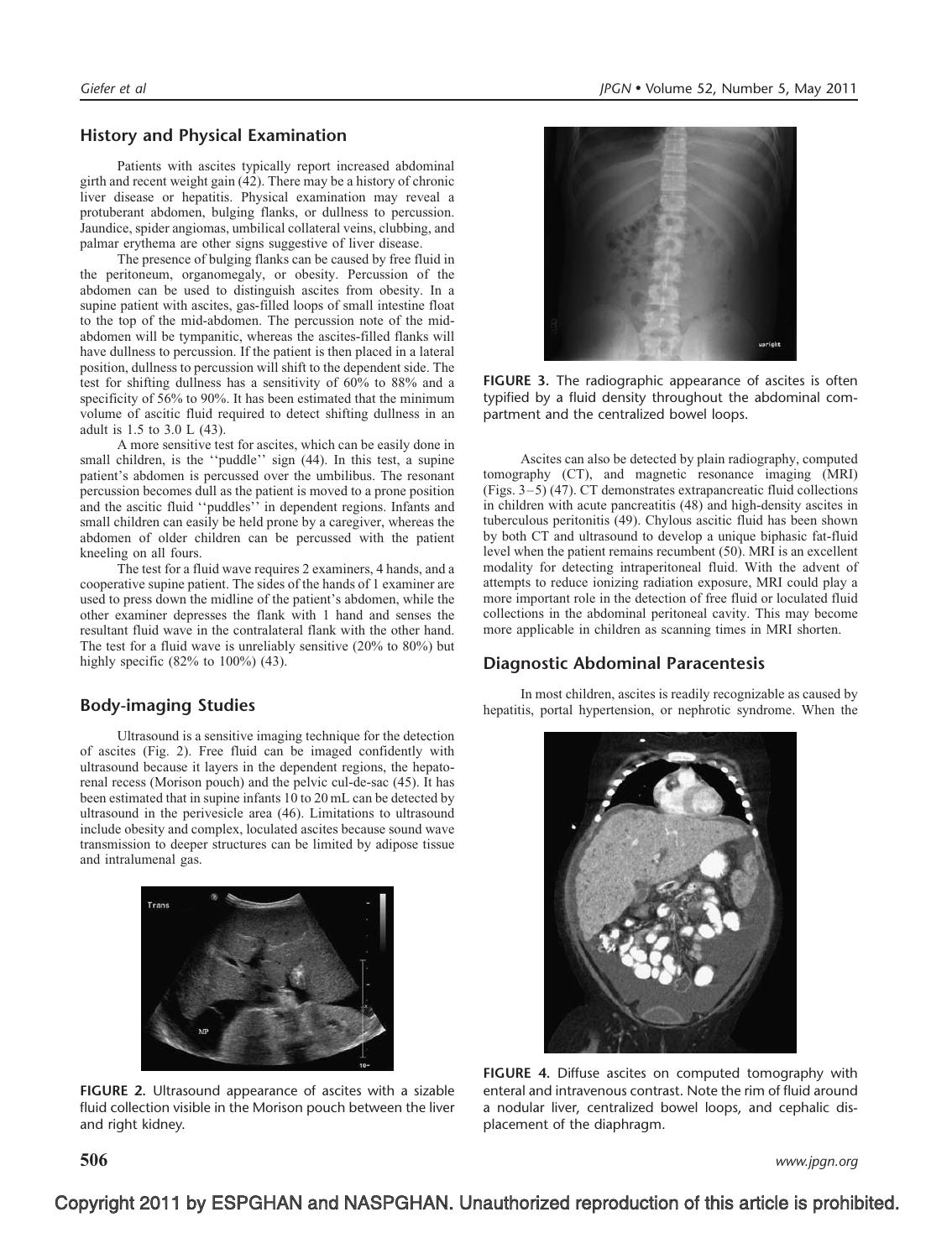

FIGURE 5. Pseudoascites in a 3-year-old boy. Computed tomography images of massive pseudoascites that was found to be secondary to a mesenteric cyst. Note the medially directed mass effect on the intestines (arrow).

cause of ascites is not apparent, however, examination of ascitic fluid can aid in identification of the etiology. Abdominal paracentesis is recommended to detect bacterial peritonitis when ascites accumulates quickly, when patients are hospitalized because of clinical deterioration, or when the patient has fever or abdominal pain [\(51\).](#page-7-0)

Paracentesis can usually be performed quickly, inexpensively, and, when certain precautions are taken, safely [\(52\)](#page-7-0). First, the site for needle insertion is selected. With the patient in the semi-recumbent position, the level of dullness is percussed. A site is chosen that is below both the umbilicus and the upper edge of dullness but above the urinary bladder. Scars should be avoided because bowel may be adherent to them. A common needle insertion site is 2 finger breadths medial and cephalad to the anterior superior iliac spine. Ultrasound localization of fluid is typically not necessary but may be warranted if there is difficulty in identifying a safe location.

Following disinfection of the site, a local anesthetic is injected in the skin and subcutaneous tissue. To create a Z-tract (to prevent leakage after the needle is withdrawn) the skin is pushed down about 2 cm over the abdominal musculature and a 22-gauge needle is inserted. The needle is advanced slowly in 5-mm increments, and if blood is seen, the needle is withdrawn. The syringe is aspirated when ascitic fluid is seen in the needle hub. Following aspiration of fluid the needle is withdrawn.

Ascitic fluid collected via paracentesis should be submitted to the laboratory in an anticoagulant tube for a white blood cell count and differential. Bedside inoculation of blood culture bottles with ascitic fluid should be performed [\(53\).](#page-7-0) In addition, at the time of the first paracentesis, measurement of the albumin concentration is performed. If there is not sufficient fluid to perform all 3 tests, then the white blood cell count and differential is performed first because of its value in deciding whether to treat with antibiotics for possible bacterial peritonitis.

The components of the peritoneal fluid can often help define the etiology of ascites. Amylase elevation indicates pancreatitis or intestinal perforation. Polymicrobial infection is consistent with intestinal perforation, whereas monomicrobial infection suggests spontaneous bacterial peritonitis. Uroascites is present when the concentrations of urea and creatinine are higher in the ascitic fluid than in serum. Elevated ascitic bilirubin indicates perforation of the biliary tree or upper intestine. Chylous ascites is indicated by a milky appearance and a concentration of triglycerides higher in ascitic fluid than in serum.

The concentration of albumin in serum minus the concentration of albumin in ascitic fluid, called the serum-ascites albumin gradient, can reliably separate ascites into 2 categories: high gradient ( $\geq$ 1.1 g/dL) and low gradient (<1.1 g/dL). High-gradient ascites is present when there is portal hypertension, in conditions such as cirrhosis, fulminant hepatic failure, Budd-Chiari syndrome, and portal vein thrombosis. Low-gradient ascites occurs in the absence of portal hypertension in conditions such as peritoneal carcinomatosis, tuberculous peritonitis, pancreatic ascites, biliary leak ascites, nephrotic syndrome, and serositis [\(54,55\).](#page-7-0)

The exudate-transudate concept, based on the concentration of total protein in ascitic fluid, is unreliable and outmoded [\(56\).](#page-7-0) In a study of 901 paracenteses, measurement of the ascitic fluid total protein correctly classified the causes of ascites only 56% of the time, whereas the serum-ascites albumin gradient differentiated the causes of ascites resulting from portal hypertension 97% of the time [\(57\)](#page-7-0).

Complications of paracentesis are uncommon. In a prospective study of 125 adults with 229 paracenteses, there were no deaths attributable to paracentesis [\(52\).](#page-7-0) Large intraabdominal hemorrhages occurred in 3 patients, 1 of whom required a blood transfusion. Paracentesis can be performed despite prolongation of the prothrombin time, except in cases of frank disseminated intravascular coagulation, and routine administration of fresh frozen plasma or platelets is not necessary.

#### TREATMENT

The benefits of treatment, primarily patient comfort, must be weighed against the discomfort of treatment and potential complications. Small amounts of ascitic fluid that do not produce symptoms or clinical sequelae may require little or no treatment. Tense ascites causing respiratory compromise, severe pain, or other major clinical problems should be treated promptly.

Mobilization of ascitic fluid is accomplished by creating a negative sodium balance until ascites has diminished or resolved; then sodium balance is maintained so that ascites does not recur. In most patients treatment of ascites consists of restriction of dietary sodium and administration of diuretics. On occasion, fluid restriction is also used. Patients who are resistant to diuretics in the setting of sodium restriction can be treated with large-volume paracentesis or transjugular intrahepatic portosystemic shunting (TIPS). Ultimately, orthotopic liver transplantation may be required.

## Restriction of Dietary Sodium

Unrestricted intake of dietary sodium exacerbates ascites because of marked renal sodium retention. Ingestion of <10 mEq of sodium daily prevents ascites formation; however, such a diet is unpalatable and few patients will adhere to it. It is recommended that dietary sodium be limited to 44 to 88 mEq  $(1-2 g)$  per day in adults, or approximately 17 to 35 mEq (0.4–0.8 g) per thousand calories. Most pediatric hepatologists recommend restriction of sodium intake: either a diet with no added sodium or a maximum of 2 mEq/kg of body weight per day. Restriction of dietary sodium by itself will be sufficient for only a minority of patients, and treatment with diuretics is usually required. Restriction of water intake is usually not recommended unless serum sodium falls below 125 mEq/L.

#### Supine Positioning

Supine positioning causes a decrease in sympathetic adrenergic tone and a reduction in the stimulation of renin, angiotensin, and aldosterone, with subsequent diuresis. Bed rest has a small

www.jpgn.org  $507$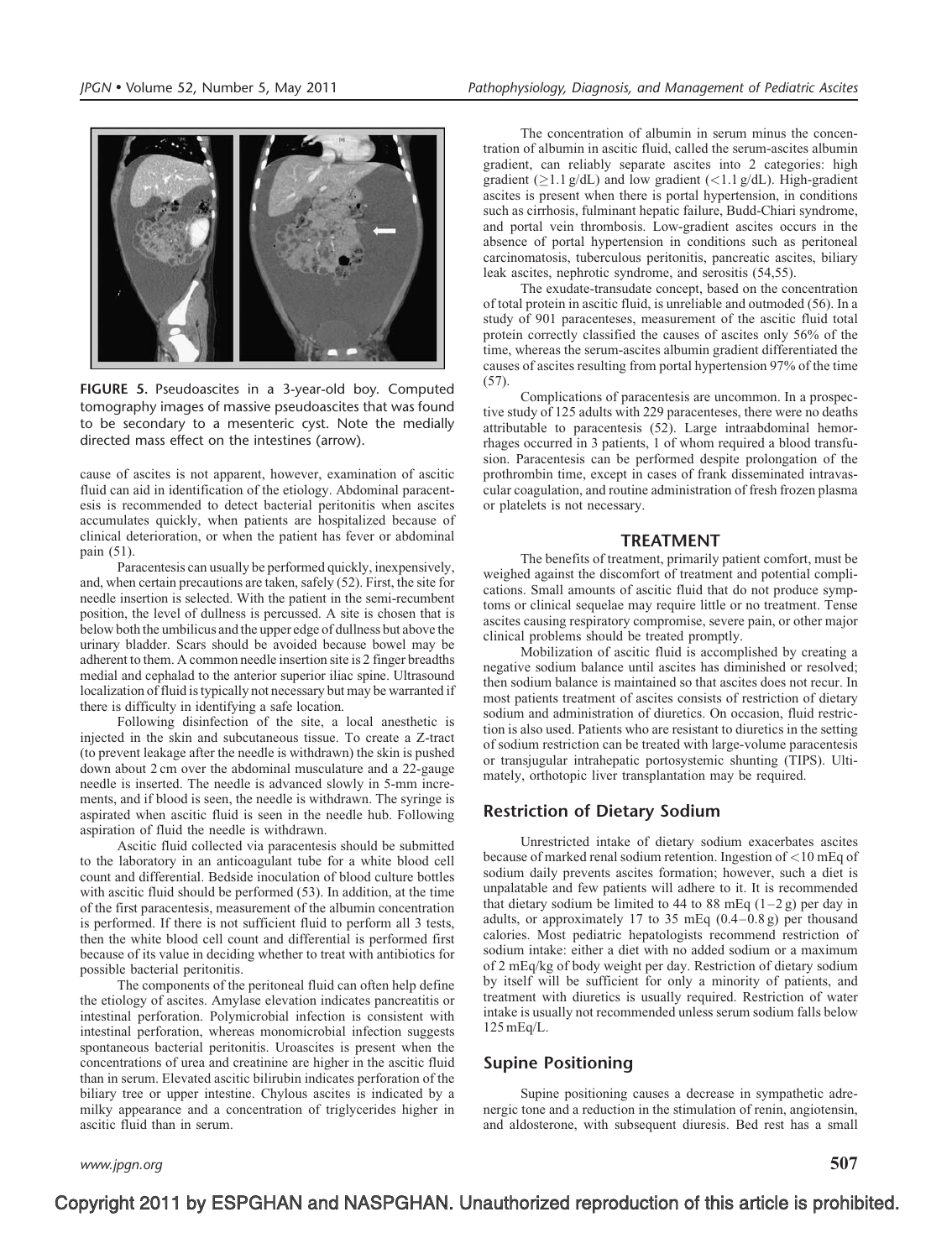effect on natriuresis in most patients with cirrhosis; it is not considered necessary and, particularly for pediatric patients, it is impractical.

### **Diuretics**

Spironolactone is the most effective single diuretic because of its ability to block the marked hyperaldosteronism that is characteristic of cirrhotic ascites. Metabolites of spironolactone act on the cortical and medullary collecting tubules by inhibiting the binding of aldosterone. Because it acts distally, spironolactone can normally inhibit the reabsorption of only 2% of the filtered sodium. In patients with cirrhosis, the bioactive metabolites of spironolactone have prolonged half-lives, ranging from 24 to 58 hours. As a result it often requires >5 days of treatment to achieve steady-state conditions and administration more than once daily is unnecessary [\(58\)](#page-8-0).

A randomized comparative study demonstrated that 95% of nonazotemic cirrhotic patients with avid sodium retention responded to spironolactone treatment, but only 52% responded to furosemide. Patients who did not respond to furosemide had higher levels of renin and aldosterone, and upon subsequent treatment with spironolactone, 90% responded [\(59\)](#page-8-0). Cirrhotic patients with ascites who do not respond to spironolactone treatment have a lower fractional sodium delivery to the distal renal tubule because of enhanced sodium reabsorption in the proximal tubule [\(60\).](#page-8-0)

Furosemide is a loop diuretic that prevents sodium and chloride reabsorption in the thick ascending limb of the loop of Henle; it has no effect on the distal and collecting tubules (Fig. 6). Because 20% to 50% of filtered sodium is reabsorbed in the loop of Henle, furosemide can increase sodium excretion by as much as 30%. It should be used cautiously, however, because it reduces effective circulating volume in patients who are already intravascularly hypovolemic.

Diuretic treatment is begun with spironolactone, either alone or, in more severe cases, in combination with furosemide [\(61\).](#page-8-0) One approach is to begin treatment with spironolactone 2 to 3 mg/kg of body weight (up to 100 mg) as a single morning dose; if there is no response, the dose is increased by 2 mg/kg (up to 100 mg) every 5 to 7 days until a maximum dose of 4 to 6 mg/kg (up to 400 mg) is reached. The adequacy of spironolactone dosing can be monitored



FIGURE 6. Diuretic mechanisms important in ascites treatment. Spironolactone metabolites act on the cortical and medullary collecting tubules by inhibiting binding of aldosterone to its receptor. This results in impairment of sodium absorption and potassium excretion. Furosemide acts on the epithelial cells in the thick ascending loop of Henle by inhibiting the sodium-chloride-potassium cotransporter. Reprinted with permission from WB Saunders [\(2\)](#page-7-0).

with random urine sodium levels; values >50 mEq/L are desired. If there is still no response, then oral furosemide 1 mg/kg (up to 40 mg) daily is added, increasing the dose by 1 mg/kg (up to 40 mg) every 5 to 7 days if necessary until a maximum dose of 2 to 4 mg/kg (up to 160 mg) is reached. An alternative approach that may hasten the onset of diuresis is to begin treatment with both spironolactone 2 mg/kg (up to 100 mg) and furosemide 1 mg/kg (up to 40 mg) as a single morning dose. If necessary, the dosages of both spironolactone and furosemide are increased every 5 to 7 days until maximum doses of 4 to  $6 \text{ mg/kg}$  (up to  $400 \text{ mg}$ ) and 2 to  $4 \text{ mg/kg}$  (up to 160 mg), respectively, are reached, maintaining a spironolactone to furosemide ratio of about 2.5 to 1 [\(62\)](#page-8-0).

A gradual approach to diuretic therapy is preferred to decrease the likelihood of adverse effects. The goal of therapy is to reduce the body weight by approximately 0.5% to 1% (up to 300 to 500 g) each day until the ascites is gone, and to prevent the reaccumulation of ascites. No more than 900 mL of ascites can be reabsorbed in 1 day in an adult, so weight loss of >900 g will be associated with contraction of plasma volume [\(63\)](#page-8-0). Spironolactone treatment can lead to hyperkalemic acidosis, and furosemide treatment can lead to hypokalemic alkalosis. When both drugs are used together, disturbances of potassium and pH occur less commonly. Oral potassium salts should not be administered as a sodium salt substitute when spironolactone is used as monotherapy because of the danger of hyperkalemia. Complications of diuretic therapy also include renal failure secondary to intravascular volume depletion, hyponatremia, hepatic encephalopathy, antiandrogenic effects, and muscle cramps. Nonsteroidal anti-inflammatory agents reduce the diuretic effect of furosemide [\(64\).](#page-8-0) Intravenous furosemide can cause a potentially hazardous sudden decrease in glomerular filtration rate, and hence must be used cautiously [\(54\)](#page-7-0).

#### Supplemental Albumin

When ascites results from portal hypertension as a complication of chronic liver disease, hypoalbuminemia is commonly present because of hepatic synthetic dysfunction. As discussed earlier, hypoalbuminemia will exacerbate ascites due to low vascular oncotic pressure. Hence, when serum albumin levels are  $\langle 2.5 \text{ g/dL}$ , supplemental albumin administration may aid ascitic fluid mobilization [\(65,66\)](#page-8-0). Twenty-five percent albumin may be dosed at 1 g/kg IV up to 3 times per day until serum levels are  $>2.5$  g/dL.

#### Therapeutic Paracentesis

Therapeutic paracentesis of diuretic-resistant tense ascites has been shown to be a safe, rapid, and effective treatment of ascites [\(67,68\).](#page-8-0) Large volumes of ascitic fluid can be removed without increasing the risk of adverse alterations of hemodynamics, electrolytes, renal function, or mortality. Repeated removal of 4 to 6 L/day of ascitic fluid has become a standard treatment in adults; however, repeated large-volume paracentesis can lead to protein and complement depletion.

When large-volume paracentesis is performed, there is a significant increase in blood urea nitrogen, elevation of plasma renin activity and plasma aldosterone concentration, and reduction of serum sodium. These changes, which indicate a physiological response to the contraction of blood volume, are not usually manifested clinically by symptoms or signs  $(69-72)$ .

The need for intravenous albumin after paracentesis is a controversial subject [\(73\).](#page-8-0) Albumin infusions theoretically can produce an undesirable downregulation of albumin synthesis. Other plasma expanders that have been studied, including dextran 70 and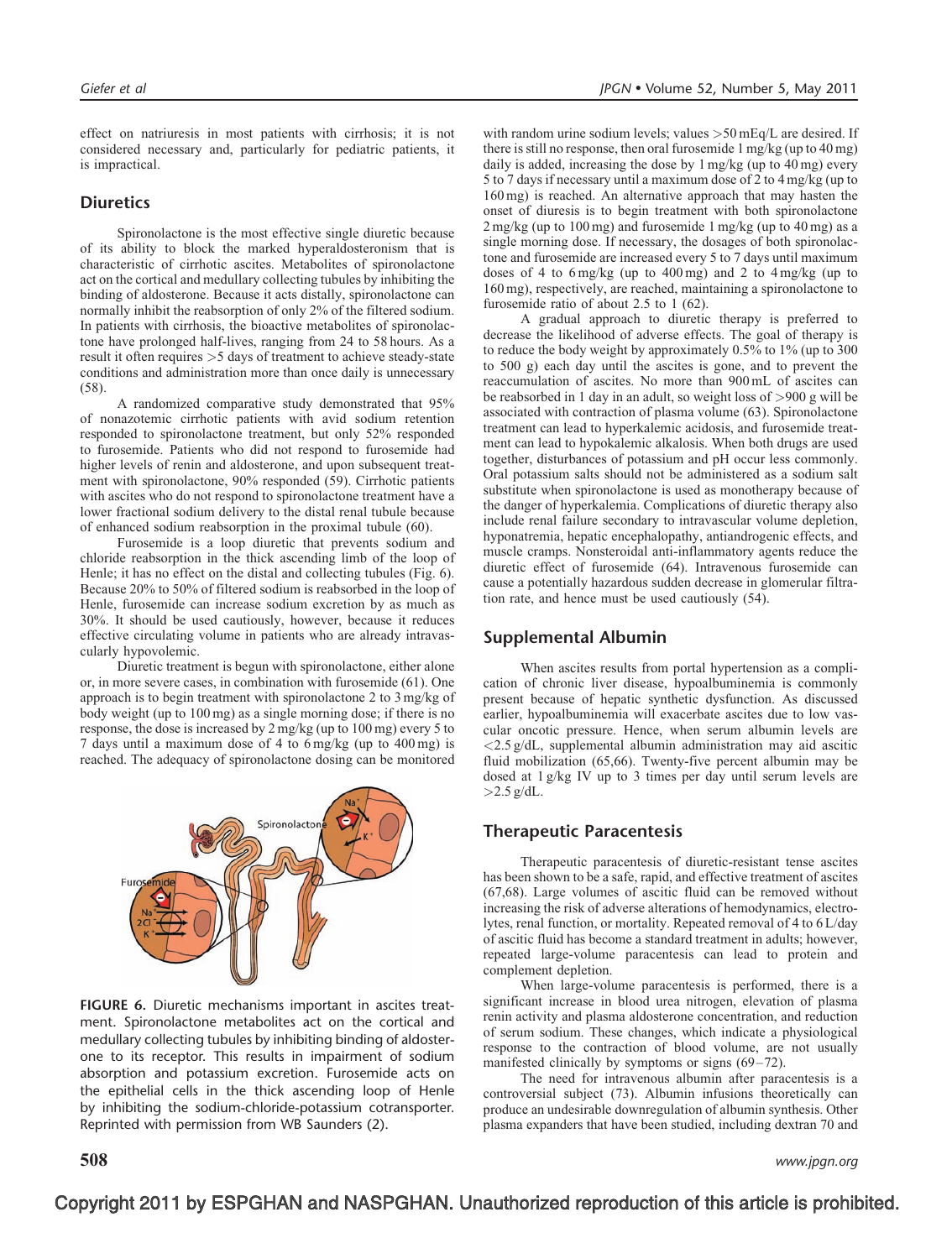<span id="page-6-0"></span>polygeline, have not been proven to be as effective as albumin in the prevention of postparacentesis circulatory dysfunction. Patients who receive albumin following total paracentesis have a longer time before rehospitalization and longer survival than patients who received other plasma expanders [\(70\).](#page-8-0) Postparacentesis administration of terlipressin, a vasopressin analogue, was shown in a study to be as effective as albumin in preventing hemodynamic changes following large-volume paracentesis [\(74\).](#page-8-0)

There is little published about large-volume paracentesis in children. Infants and young children can develop ascites rapidly. Without gradual accommodation of the abdominal wall, they are subject to respiratory distress and other sequelae of rapidly increasing intraabdominal pressure. In such situations paracentesis is performed to provide symptomatic relief [\(75\).](#page-8-0) Intravenous albumin is often administered after therapeutic paracentesis in children at a dose of 1 g/kg.

#### Peritoneovenous Shunting

The peritoneovenous shunt was invented to create a conduit for ascites in the peritoneum to return to the vascular space in the superior vena cava [\(76\)](#page-8-0). The LeVeen and Denver shunts consist of a perforated tube in the abdomen connected with a 1-way pressuresensitive valve to a catheter that extends subcutaneously into a jugular vein. Peritoneovenous shunting often results in a reduction or elimination of ascites, with restoration of effective blood volume [\(77,78\)](#page-8-0). Complications are frequent and include coagulopathy, shunt obstruction, superior vena caval thrombosis and obstruction, pulmonary embolism, and sepsis. Technical modifications have not been able to prevent these complications, and pediatric use is generally limited to palliative care [\(79\).](#page-8-0)

#### TIPS Shunting

TIPS placement lowers portal pressure and prevents rebleeding from esophageal varices [\(80\).](#page-8-0) It can also effectively alleviate cirrhotic ascites [\(81\)](#page-8-0). It induces a delayed natriuresis and improves proximal renal tubular reabsorption of sodium, renin-angiotensinaldosterone activity, and central blood volume despite continued arterial vasodilation [\(82\)](#page-8-0). However, it is associated with complications such as hepatic encephalopathy and worsening liver failure, especially in patients with severe liver dysfunction [\(83\)](#page-8-0). Vascular malformations and patient size may limit application in some pediatric patients [\(84\).](#page-8-0)

#### Other Treatments

Attempts to develop techniques to ultrafilter ascites and reinfuse it, either into blood or into the peritoneum, have not been superior to other approaches in either adults [\(85–87\)](#page-8-0) or children [\(56,88,89\)](#page-7-0). If a child has symptomatic and intractable ascites because of liver disease, then referral for liver transplantation should be arranged.

#### SPONTANEOUS BACTERIAL PERITONITIS

Bacterial peritonitis is a complication of ascites with a high mortality rate if treatment is delayed. Spontaneous bacterial peritonitis (SBP) is defined as an infection of ascitic fluid without evidence of an abdominal source. Secondary bacterial peritonitis is defined as an intraabdominal infection caused by a condition that requires surgical treatment, such as intestinal perforation, a perirenal abscess, or gallbladder empyema.

The incidence of spontaneous bacterial peritonitis in children is not known [\(90\).](#page-8-0) In a report of 321 children with chronic liver

www.jpgn.org  $509$ 

disease, there were 12 episodes of SBP in 11 patients; all 11 had ascites [\(91\).](#page-8-0) Patients presented with rapid-onset abdominal distension, fever, malaise, and abdominal pain; some patients also had vomiting, diarrhea, and worsening jaundice. Diffuse rebound tenderness was present and encephalopathy had developed or worsened in most of the patients. Cultures of ascitic fluid detected a single organism in 11 of the episodes; Streptococcus pneumoniae was isolated in 73%, Klebsiella pneumoniae in 18%, and Hemophilus influenzae in 9%. A more recent report examined 13 culture-positive cases of SBP in 12 pediatric patients. Isolated organisms were S pneumoniae (39%), Escherichia coli (15%), S viridans (15%), K pneumoniae, H influenzae, Enterococci, and nontypable Streptococcus [\(92\)](#page-8-0). The declining prevalence of Streptococcus and Haemophilus in this pediatric series likely reflects contemporary vaccination protocols. Adult series indicate that 60% of SBP episodes are caused by Gram-negative enteric bacilli [\(93\)](#page-8-0).

An estimated 10% of SBP cases are not accompanied by symptoms suggestive of peritonitis [\(94\).](#page-8-0) It is recommended that diagnostic paracentesis be performed when ascites first appears, at the time of a hospitalization, or when there is clinical deterioration, unexplained fever, abdominal pain, or other suspicious symptoms.

The concentration of bacteria in infected ascites is often low. Bedside inoculation of blood culture bottles with ascitic fluid is more sensitive than agar plating in detecting bacterial peritonitis, improving sensitivity from 43% to 93% [\(53\)](#page-7-0). Gram stains of ascitic fluid are only 10% sensitive; however, they can rapidly identify the polymicrobial infections that are worrisome for intestinal perforation.

Samples of ascitic fluid that contain a leukocyte count >500 cells/mm<sup>3</sup> and an absolute polymorphonuclear cell (PMN) count  $>250$  cells/mm<sup>3</sup> are assumed to be infected [\(54\).](#page-7-0) In SBP, the PMN count is elevated and the ascites culture is positive. When the PMN count is elevated but the ascetic fluid culture is negative, it likely indicates a false-negative culture. When the PMN count is normal but the culture is positive, it may represent contamination of the culture, early SBP, or transient bacterascites (a condition that resolves in most cases without antibiotics). A repeat paracentesis is often helpful in interpreting these results.

If SBP is diagnosed by paracentesis or culture, then antibiotic treatment should be initiated. A non-nephrotoxic broad-spectrum antibiotic with Gram-negative coverage, such as a third-generation cephalosporin, is generally recommended. In most cases of SBP, treatment is continued for a total of 5 to 7 days, and the ascitic fluid becomes sterile after 48 hours. Despite advances in supportive care, SBP remains an indicator of poor prognosis. Although pediatric data are not available, adult in-hospital mortality remains between 10% and 30% [\(95\)](#page-8-0).

Prophylaxis for primary or recurrent SBP has been recommended in certain clinical situations. Ciprofloxacin, norfloxacin, and trimethoprim-sulfamethoxazole have been used in adults [\(96,97\),](#page-8-0) but not reported in children. A meta-analysis of adults with cirrhosis and ascites indicates that *b*-blockers may also decrease the risk of SBP [\(98\)](#page-8-0).

#### SUMMARY

Understanding of the pathophysiology and possible etiologies of pediatric ascites is critical in making a rapid diagnosis of this condition. Laboratory and radiographic investigations may provide clinically important information because prompt and appropriate treatment of ascites is warranted to prevent related morbidity and mortality.

#### REFERENCES

1. Millward-Sadler GH, Jezequel AM. Normal histology and ultrastructure. In: Wright R, Alberti KGMM, Karran S, et al. Liver and Biliary Disease. London: WB Saunders; 1979.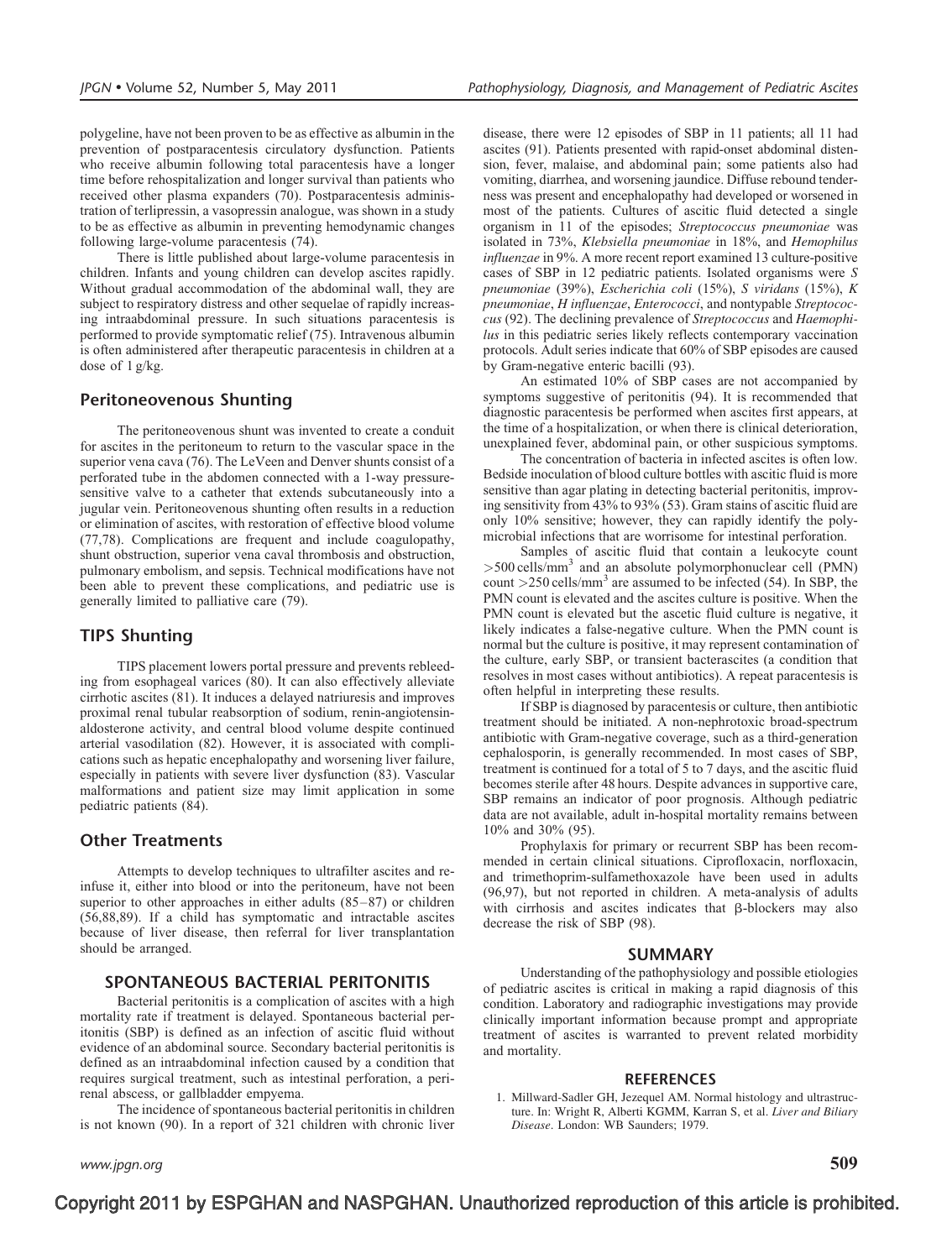- <span id="page-7-0"></span>2. Colletti RB, Krawitt EL. Ascites. In: Wyllie R, Hyams JS, eds. Pediatric Gastrointestinal Disease: Pathophysiology, Diagnosis, Management. Philadelphia: WB Saunders; 1999: 104–115.
- 3. Dudley FJ. Pathophysiology of ascites formation. Gastroenterol Clin North Am 1992;21:215–35.
- 4. Gil Z, Beni-Adani L, Siomin V, et al. Ascites following ventriculoperitoneal shunting in children with chiasmatic-hypothalamic glioma. Childs Nerv Syst 2001;17:395–8.
- 5. Freeman S. Recent progress in the physiology and biochemistry of the liver. Med Clin North Am 1953;1:109–24.
- 6. Hyatt RE, Smith JR. The mechanism of ascites, a physiologic appraisal. Am J Med 1954;16:434–8.
- 7. Arroyo V, Gines P. Mechanism of sodium retention and ascites formation in cirrhosis. J Hepatol 1993;17(Suppl 2):S24–8.
- 8. D'Amico G, Garcia-Tsao G, Pagliaro L. Natural history and prognostic indicators of survival in cirrhosis: a systematic review of 118 studies. J Hepatol 2006;44:217–31.
- 9. La Villa G, Gentilini P. Hemodynamic alterations in liver cirrhosis. Mol Aspects Med 2008;29:112–8.
- 10. Leiva JG, Salgado JM, Estradas J, et al. Pathophysiology of ascites and dilutional hyponatremia: contemporary use of aquaretic agents. Ann Hepatol 2007;6:214–21.
- 11. Bichet D, Szatalowicz V, Chaimovitz C, et al. Role of vasopressin in abnormal water excretion in cirrhotic patients. Ann Intern Med 1982;96:413–7.
- 12. Gentilini P, Laffi G, La Villa G, et al. Pathogenetic factors and clinical elements in ascites and hepatorenal syndrome during liver cirrhosis. Ann Ital Med Int 1999;14:264–84.
- 13. Hennenberg M, Trebicka J, Kohistani AZ, et al. Vascular hyporesponsiveness to angiotensin II in rats with CCl(4)-induced liver cirrhosis. Eur J Clin Invest 2009;39:906–13.
- 14. Cichoz-Lach H, Celinski K, Slomka M, et al. Pathophysiology of portal hypertension. *J Physiol Pharmacol* 2008;59(Suppl 2):231-8.
- 15. Laine GA, Hall JT, Laine SH, et al. Transsinusoidal fluid dynamics in canine liver during venous hypertension. Circ Res 1979;45:317–23.
- 16. Goodman GM, Gourley GR. Ascites complicating ventriculoperitoneal shunts. J Pediatr Gastroenterol Nutr 1988;7:780–2.
- 17. Schrier RW. Pathogenesis of sodium and water retention in high-output and low-output cardiac failure, nephrotic syndrome, cirrhosis, and pregnancy (2). N Engl J Med 1988;319:1127–34.
- 18. Zelop C, Benacerraf BR. The causes and natural history of fetal ascites. Prenat Diagn 1994;14:941–6.
- 19. El Bishry G. The outcome of isolated fetal ascites. Eur J Obstet Gynecol Reprod Biol 2008;137:43–6.
- 20. Sun CC, Keene CL, Nagey DA. Hepatic fibrosis in congenital cytomegalovirus infection: with fetal ascites and pulmonary hypoplasia. Pediatr Pathol 1990;10:641–6.
- 21. Stocker JT. Congenital cytomegalovirus infection presenting as massive ascites with secondary pulmonary hypoplasia. Hum Pathol 1985; 16:1173–5.
- 22. Binder ND, Buckmaster JW, Benda GI. Outcome for fetus with ascites and cytomegalovirus infection. Pediatrics 1988;82:100–3.
- 23. Lipitz S, Achiron R, Zalel Y, et al. Outcome of pregnancies with vertical transmission of primary cytomegalovirus infection. Obstet Gynecol 2002;100:428–33.
- 24. Yamashita Y, Iwanaga R, Goto A, et al. Congenital cytomegalovirus infection associated with fetal ascites and intrahepatic calcifications. Acta Paediatr Scand 1989;78:965–7.
- 25. Patton WL, Lutz AM, Willmann JK, et al. Systemic spread of meconium peritonitis. Pediatr Radiol 1998;28:714–6.
- 26. Dirkes K, Crombleholme TM, Craigo SD, et al. The natural history of meconium peritonitis diagnosed in utero. J Pediatr Surg 1995;30:979– 82.
- 27. Spriggs DW, Brantley RE. Thoracic and abdominal extravasation: a complication of hyperalimentation in infants. AJR Am J Roentgenol 1977;128:419–22.
- 28. Shareena I, Khu YS, Cheah FC. Intraperitoneal extravasation of total parental nutrition infusate from an umbilical venous catheter. Singapore Med J 2008;49:e35–6.
- 29. Mohan MS, Patole SK. Neonatal ascites and hyponatraemia following umbilical venous catheterization. J Paediatr Child Health 2002;38: 612–4.
- 30. Dmochowski RR, Crandell SS, Corriere JN Jr. Bladder injury and uroascites from umbilical artery catheterization. Pediatrics 1986;77:  $421 - 2$ .
- 31. Hepworth RC, Milstein JM. The transected urachus: an unusual cause of neonatal ascites. Pediatrics 1984;73:397–400.
- 32. Zegarra A, Garcia C, Piscoya A, et al. Eosinophilic enteritis as a rare cause of ascites: case report. Rev Gastroenterol Peru 2009;29:272–5.
- 33. Tekin F, Vatansever S, Ozutemiz O, et al. Severe exudative ascites as an initial presentation of Crohn's disease. Turk J Gastroenterol 2005; 16:171–3.
- 34. Mendoza FS, Johnson F, Kerner JA, et al. Vitamin A intoxication presenting with ascites and a normal vitamin A level. West J Med 1988;148:88–90.
- 35. Rosenberg HK, Berezin S, Heyman S, et al. Pleural effusion and ascites: unusual presenting features in a pediatric patient with vitamin A intoxication. Clin Pediatr (Phila) 1982;21:435–40.
- 36. D'Cruz AJ, Kamath PS, Ramachandra C, et al. Pancreatic ascites in children. Acta Paediatr Jpn 1995;37:630-3.
- 37. Athow AC, Wilkinson ML, Saunders AJ, et al. Pancreatic ascites presenting in infancy, with review of the literature. Dig Dis Sci 1991;36:245–50.
- 38. Saps M, Slivka A, Khan S, et al. Pancreatic ascites in an infant: lack of symptoms and normal amylase. Dig Dis Sci 2003;48:1701-4.
- 39. Maringhini A, Ciambra M, Patti R, et al. Ascites, pleural, and pericardial effusions in acute pancreatitis. A prospective study of incidence, natural history, and prognostic role. Dig Dis Sci 1996;41:848–52.
- 40. Runyon BA. Ascites and bacterial peritonitis. In: Sleisenger MH, Fordtran JS, eds. Gastrointestinal Disease: Pathophysiology, Diagnosis, Management. 9th ed.Philadelphia: Saunders Elsevier; 2010.
- 41. Aiza I, Perez GO, Schiff ER. Management of ascites in patients with chronic liver disease. Am J Gastroenterol 1994:89:1949-56.
- 42. Williams JW Jr, Simel DL. The rational clinical examination. Does this patient have ascites? How to divine fluid in the abdomen. JAMA  $1992.267.2645 - 8$
- 43. Chongtham DS, Singh MM, Kalantri SP, et al. Accuracy of clinical manoeuvres in detection of minimal ascites. *Indian J Med Sci* 1998: 52:514–20.
- 44. Tanner S. Assessment of the liver. In: Aynsley-Green AC, ed. Paediatric Hepatology. London: Churchhill Livingstone; 1989: 4.
- 45. Nguyen KT, Sauerbrei EE, Nolan RL. The peritoneum and the diaphragm. In: Rumack CM, Wilson SR, Charboneau JW, eds. Diagnostic Ultrasound. St Louis: Mosby-Year Book; 1991.
- 46. Dinkel E, Lehnart R, Troger J, et al. Sonographic evidence of intraperitoneal fluid. An experimental study and its clinical implications. Pediatr Radiol 1984;14:299–303.
- 47. Heiken JP. Abdominal wall and peritoneal cavity. In: Lee JKT, Sagel SS, eds. Computed Body Tomography. New York: Raven Press; 1989.
- 48. King LR, Siegel MJ, Balfe DM. Acute pancreatitis in children: CT findings of intra- and extrapancreatic fluid collections. Radiology 1995;195:196–200.
- 49. Epstein BM, Mann JH. CT of abdominal tuberculosis. AJR Am J Roentgenol 1982;139:861–6.
- 50. Hibbeln JF, Wehmueller MD, Wilbur AC. Chylous ascites: CT and ultrasound appearance. Abdom Imaging 1995;20:138–40.
- 51. Runyon BA. Care of patients with ascites. N Engl J Med 1994;330: 337–42.
- 52. Runyon BA. Paracentesis of ascitic fluid. A safe procedure. Arch Intern Med 1986;146:2259–61.
- 53. Runyon BA, Canawati HN, Akriviadis EA. Optimization of ascitic fluid culture technique. Gastroenterology 1988;95:1351-5.
- 54. Pare P, Talbot J, Hoefs JC. Serum-ascites albumin concentration gradient: a physiologic approach to the differential diagnosis of ascites. Gastroenterology 1983;85:240–4.
- 55. Harjai KJ, Kamble MS, Ashar VJ, et al. Portal venous pressure and the serum-ascites albumin concentration gradient. Cleve Clin J Med 1995;62:62–7.
- 56. Rector WG Jr, Reynolds TB. Superiority of the serum-ascites albumin difference over the ascites total protein concentration in separation of "transudative" and "exudative" ascites. Am J Med 1984;77:83-5.
- 57. Runyon BA, Montano AA, Akriviadis EA, et al. The serum-ascites albumin gradient is superior to the exudate-transudate concept in the differential diagnosis of ascites. Ann Intern Med 1992;117:215–20.

 $\bf 510$  www.jpgn.org www.jpgn.org www.jpgn.org www.jpgn.org www.jpgn.org www.jpgn.org www.jpgn.org  $\,$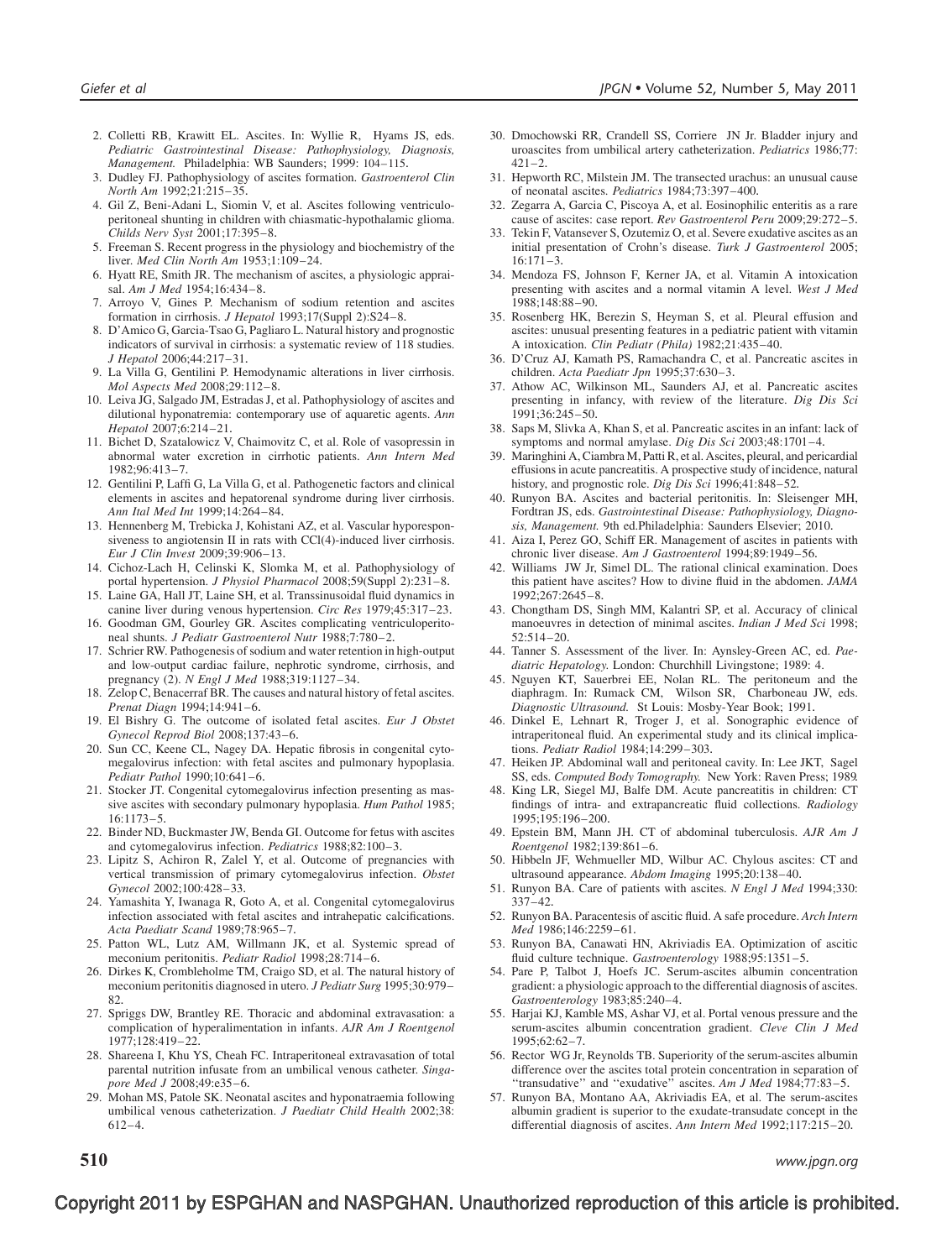- <span id="page-8-0"></span>58. Sungaila I, Bartle WR, Walker SE, et al. Spironolactone pharmacokinetics and pharmacodynamics in patients with cirrhotic ascites. Gastroenterology 1992;102:1680–5.
- 59. Perez-Ayuso RM, Arroyo V, Planas R, et al. Randomized comparative study of efficacy of furosemide versus spironolactone in nonazotemic cirrhosis with ascites. Relationship between the diuretic response and the activity of the renin-aldosterone system. Gastroenterology 1983; 84(5 Pt 1):961–8.
- 60. Gatta A, Angeli P, Caregaro L, et al. A pathophysiological interpretation of unresponsiveness to spironolactone in a stepped-care approach to the diuretic treatment of ascites in nonazotemic cirrhotic patients. Hepatology 1991;14:231–6.
- 61. Arroyo V, Gines P, Planas R. Treatment of ascites in cirrhosis. Diuretics, peritoneovenous shunt, and large-volume paracentesis. Gastroenterol Clin North Am 1992;21:237–56.
- 62. Yachha SK, Khanna V. Ascites in childhood liver disease. Indian J Pediatr 2006;73:819–24.
- 63. Shear L, Ching S, Gabuzda GJ. Compartmentalization of ascites and edema in patients with hepatic cirrhosis. N Engl J Med 1970;282: 1391–6.
- 64. Planas R, Arroyo V, Rimola A, et al. Acetylsalicylic acid suppresses the renal hemodynamic effect and reduces the diuretic action of furosemide in cirrhosis with ascites. Gastroenterology 1983;84: 247–52.
- 65. Gentilini P, Casini-Raggi V, Di Fiore G, et al. Albumin improves the response to diuretics in patients with cirrhosis and ascites: results of a randomized, controlled trial. J Hepatol 1999;30:639-45.
- 66. Trotter J, Pieramici E, Everson GT. Chronic albumin infusions to achieve diuresis in patients with ascites who are not candidates for transjugular intrahepatic portosystemic shunt (TIPS). Dig Dis Sci 2005;50:1356–60.
- 67. Gines P, Arroyo V, Quintero E, et al. Comparison of paracentesis and diuretics in the treatment of cirrhotics with tense ascites. Results of a randomized study. Gastroenterology 1987;93:234–41.
- 68. Salerno F, Badalamenti S, Incerti P, et al. Repeated paracentesis and i.v. albumin infusion to treat 'tense' ascites in cirrhotic patients. A safe alternative therapy. J Hepatol 1987;5:102–8.
- 69. Simon DM, McCain JR, Bonkovsky HL, et al. Effects of therapeutic paracentesis on systemic and hepatic hemodynamics and on renal and hormonal function. Hepatology 1987;7:423-9.
- 70. Gines A, Fernandez-Esparrach G, Monescillo A, et al. Randomized trial comparing albumin, dextran 70, and polygeline in cirrhotic patients with ascites treated by paracentesis. Gastroenterology 1996;111:1002–10.
- 71. Gines P, Tito L, Arroyo V, et al. Randomized comparative study of therapeutic paracentesis with and without intravenous albumin in cirrhosis. Gastroenterology 1988;94:1493–502.
- 72. Luca A, Garcia-Pagan JC, Bosch J, et al. Beneficial effects of intravenous albumin infusion on the hemodynamic and humoral changes after total paracentesis. Hepatology 1995;22:753–8.
- 73. Forouzandeh B, Konicek F, Sheagren JN. Large-volume paracentesis in the treatment of cirrhotic patients with refractory ascites. The role of postparacentesis plasma volume expansion. J Clin Gastroenterol 1996;22:207–10.
- 74. Lata J, Marecek Z, Fejfar T, et al. The efficacy of terlipressin in comparison with albumin in the prevention of circulatory changes after the paracentesis of tense ascites—a randomized multicentric study. Hepatogastroenterology 2007;54:1930–3.
- 75. Baden HP, Morray JP. Drainage of tense ascites in children after cardiac surgery. J Cardiothorac Vasc Anesth 1995;9:720–1.
- 76. Leveen HH, Christoudias G, Ip M, et al. Peritoneo-venous shunting for ascites. Ann Surg 1974;180:580–91.
- 77. Tobe SW, Morali GA, Greig PD, et al. Peritoneovenous shunting restores atrial natriuretic factor responsiveness in refractory hepatic ascites. Gastroenterology 1993;105:202–7.
- 78. Arroyo V, Gines P, Gerbes AL, et al. Definition and diagnostic criteria of refractory ascites and hepatorenal syndrome in cirrhosis. International Ascites Club. Hepatology 1996;23:164–76.
- 79. Fulenwider JT, Smith RB 3rd, Redd SC, et al. Peritoneovenous shunts. Lessons learned from an eight-year experience with 70 patients. Arch Surg 1984;119:1133–7.
- 80. Conn HO. Transjugular intrahepatic portal-systemic shunts: the state of the art. Hepatology 1993;17:148–58.
- 81. Ochs A, Rossle M, Haag K, et al. The transjugular intrahepatic portosystemic stent-shunt procedure for refractory ascites. N Engl J Med 1995;332:1192–7.
- 82. Wong F, Sniderman K, Liu P, et al. Transjugular intrahepatic portosystemic stent shunt: effects on hemodynamics and sodium homeostasis in cirrhosis and refractory ascites. Ann Intern Med 1995;122: 816–22.
- 83. Sanyal AJ, Genning C, Reddy KR, et al. The North American Study for the Treatment of Refractory Ascites. Gastroenterology 2003;124:634– 41.
- 84. Heyman MB, LaBerge JM, Somberg KA, et al. Transjugular intrahepatic portosystemic shunts (TIPS) in children. J Pediatr 1997;131: 914–9.
- 85. Lai KN, Leung JW, Vallance-Owen J. Dialytic ultrafiltration by hemofilter in treatment of patients with refractory ascites and renal insufficiency. Am J Gastroenterol 1987;82:665–8.
- 86. Rossaro L, Graziotto A, Bonato S, et al. Concentrated ascitic fluid reinfusion after cascade filtration in tense ascites. Dig Dis Sci 1993;38:903–8.
- 87. Zaak D, Paquet KJ, Kuhn R. Prospective study comparing human albumin vs. reinfusion of ultrafiltrate-ascitic fluid after total paracentesis in cirrhotic patients with tense ascites. Z Gastroenterol 2001; 39:5–10.
- 88. Assadi FK, Gordon D, Kecskes SA, et al. Treatment of refractory ascites by ultrafiltration-reinfusion of ascitic fluid peritoneally. J Pediatr 1985;106:943–6.
- 89. Noble-Jamieson G, Jamieson N, Barnes ND. Ultrafiltration for intractable ascites after liver transplantation. Arch Dis Child 1991;66: 988–9.
- 90. Clark JH, Fitzgerald JF, Kleiman MB. Spontaneous bacterial peritonitis. J Pediatr 1984;104:495–500.
- 91. Larcher VF, Manolaki N, Vegnente A, et al. Spontaneous bacterial peritonitis in children with chronic liver disease: clinical features and etiologic factors. J Pediatr 1985;106:907–12.
- 92. Haghighat M, Dehghani SM, Alborzi A, et al. Organisms causing spontaneous bacterial peritonitis in children with liver disease and ascites in southern Iran. World J Gastroenterol 2006;12:5890–2.
- 93. Caruntu FA, Benea L. Spontaneous bacterial peritonitis: pathogenesis, diagnosis, treatment. J Gastrointestin Liver Dis 2006;15:51-6.
- 94. Parsi MA, Atreja A, Zein NN. Spontaneous bacterial peritonitis: recent data on incidence and treatment. Cleve Clin J Med 2004;71:569–76.
- 95. Garcia-Tsao G. Current management of the complications of cirrhosis and portal hypertension: variceal hemorrhage, ascites, and spontaneous bacterial peritonitis. Gastroenterology 2001;120:726–48.
- 96. Rolachon A, Cordier L, Bacq Y, et al. Ciprofloxacin and long-term prevention of spontaneous bacterial peritonitis: results of a prospective controlled trial. *Hepatology* 1995;22(4 Pt 1):1171-4.
- 97. Krag A, Wiest R, Gluud LL. Fluoroquinolones in the primary prophylaxis of spontaneous bacterial peritonitis. Am J Gastroenterol 2010;105:1444–5.
- 98. Senzolo M, Cholongitas E, Burra P, et al. Beta-blockers protect against spontaneous bacterial peritonitis in cirrhotic patients: a meta-analysis. Liver Int 2009;29:1189–93.
- 99. Son M, Walsh CA, Baxi LV. Prenatal diagnosis of urinary ascites in a fetus with meningomyelocele. Fetal Diagn Ther 2010;28:61–4.
- 100. Achiron R, Gindes L, Kivilevitch Z, et al. Prenatal diagnosis of congenital agenesis of the fetal portal venous system. Ultrasound Obstet Gynecol 2009;34:643–52.
- 101. Suzumori N, Obayashi S, Hattori Y, et al. Prenatal diagnosis of persistent cloaca. Congenit Anom (Kyoto) 2009;49:116–7.
- 102. Ben-Haroush A, Yogev Y, Levit O, et al. Isolated fetal ascites caused by Wolman disease. Ultrasound Obstet Gynecol 2003;21:297–8.
- 103. Patel MS, Callahan JW, Zhang S, et al. Early-infantile galactosialidosis: prenatal presentation and postnatal follow-up. Am J Med Genet 1999;85:38–47.
- 104. Blaakaer J. Ultrasonic diagnosis of fetal ascites and toxoplasmosis. Acta Obstet Gynecol Scand 1986;65:653–4.
- 105. Maconochie IK, Chong S, Mieli-Vergani G, et al. Fetal ascites: an unusual presentation of niemann-pick disease type C. Arch Dis Child 1989;64(10 Spec No):1391–3.
- 106. Manning DJ, Price WI, Pearse RG. Fetal ascites: an unusual presentation of Niemann-Pick disease type C. Arch Dis Child 1990;65:335-6.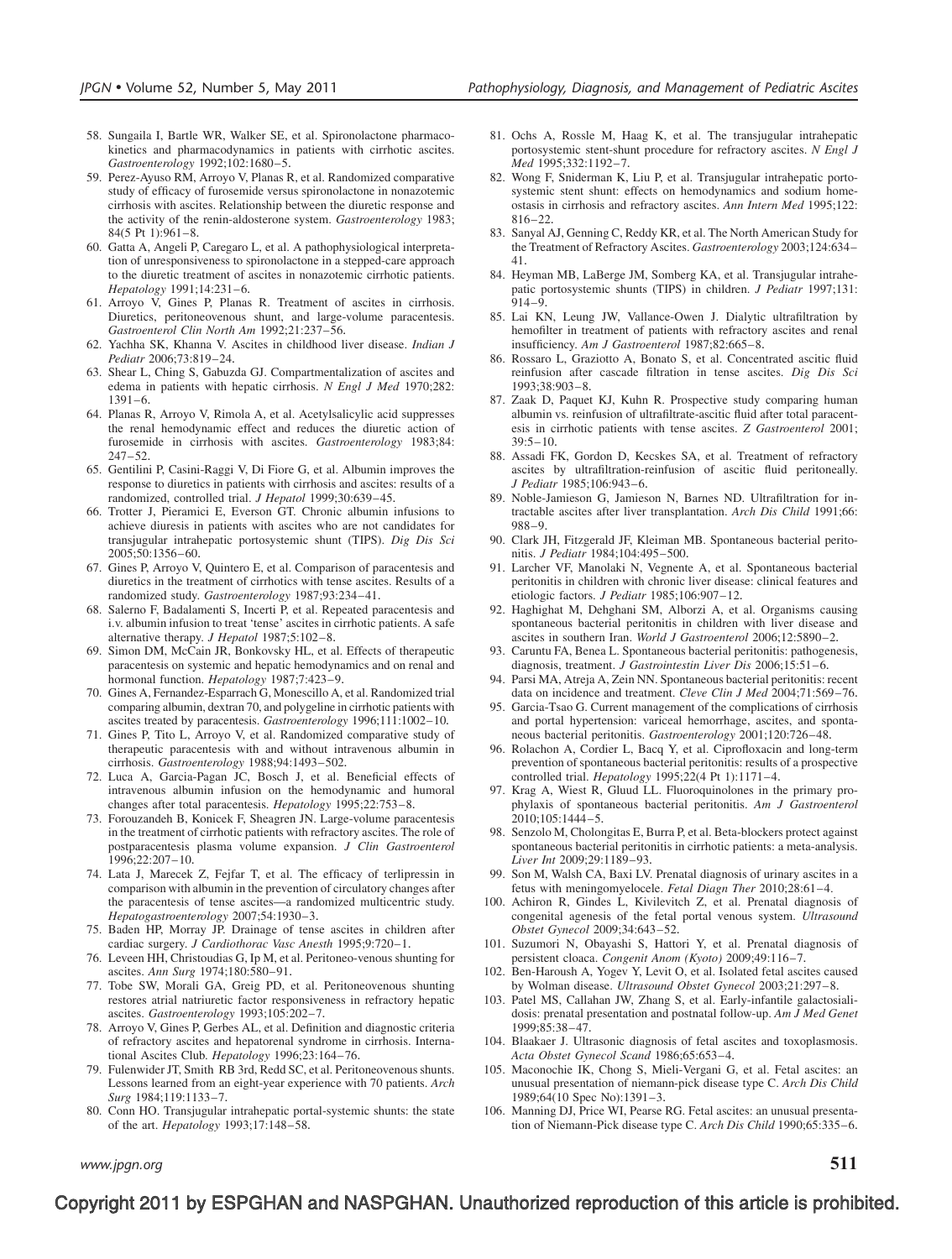- 107. Singh S, Sills JH, Waffarn F. Interesting case presentation: neonatal hemochromatosis as a cause of ascites. *J Perinatol* 1990;10:214-6.
- 108. McDuffie RS Jr, Bader T. Fetal meconium peritonitis after maternal hepatitis A. Am J Obstet Gynecol 1999;180:1031–2.
- 109. Ling PY, Fang SB, Liao WC, et al. Fetal ascites and second trimester maternal hepatitis C virus infection. Taiwan J Obstet Gynecol 2006;45:  $260 - 3$ .
- 110. Hertel J, Pedersen PV. Congenital ascites due to mesenteric vessel constriction caused by malrotation of the intestines. Acta Paediatr Scand 1979;68:281–3.
- 111. Woodall DL, Birken GA, Williamson K, et al. Isolated fetal-neonatal abdominal ascites: a sign of intrauterine intussusception. J Pediatr Surg 1987;22:506–7.
- 112. Yang JI, Kim HS, Chang KH, et al. Intrauterine intussusception presenting as fetal ascites at prenatal ultrasonography. Am J Perinatol 2004;21:241–6.
- 113. Voss LM, Hadden W, Pease PW, et al. Neonatal ascites due to congenital jejunal obstruction. Aust Paediatr J 1988;24:260-1.
- 114. Adams MC, Ludlow J, Brock JW 3rd, et al. Prenatal urinary ascites and persistent cloaca: risk factors for poor drainage of urine or meconium. J Urol 1998;160(6 Pt 1):2179–81.
- 115. Wax JR, Blakemore KJ, Baser I, et al. Isolated fetal ascites detected by sonography: an unusual presentation of turner syndrome. Obstet Gynecol 1992;79(5 Pt 2):862–3.
- 116. Greenberg F, Stein F, Gresik MV, et al. The Perlman familial nephroblastomatosis syndrome. Am J Med Genet 1986;24:101–10.
- 117. Akduman EI, Luisiri A, Launius GD. Fetal abuse: a cause of fetal ascites. AJR Am J Roentgenol 1997;169:1035–6.
- 118. Agrawala G, Predanic M, Perni SC, et al. Isolated fetal ascites caused by bowel perforation due to colonic atresia. J Matern Fetal Neonatal Med 2005;17:291–4.
- 119. Noreldeen SA, Hodgett SG, Venkat-Raman N. Midgut volvulus with hemorrhagic ascites: a rare cause of fetal anemia. Ultrasound Obstet Gynecol 2008;31:352–4.
- 120. Heaton FC, Vaughan R. Intrauterine supraventricular tachycardia: cardioversion with maternal digoxin. Obstet Gynecol 1982;60:749–52.
- 121. Griscom NT, Colodny AH, Rosenberg HK, et al. Diagnostic aspects of neonatal ascites: report of 27 cases. AJR Am J Roentgenol 1977; 128:961–9.
- 122. Shweni PM, Kambaran SR, Ramdial K. Fetal ascites. A report of 6 cases. S Afr Med J 1984;66:616–8.
- 123. Machin GA. Diseases causing fetal and neonatal ascites. Pediatr Pathol 1985;4:195–211.
- 124. Ojala TH, Hornberger LK. Fetal heart failure. Front Biosci (Schol Ed) 2010;2:891–906.
- 125. Keller M, Scholl-Buergi S, Sergi C, et al. An unusual case of intrauterine symptomatic neonatal liver failure. Klin Padiatr 2008; 220:32–6.
- 126. Ghishan FK, Younoszai MK. Congenital hepatic fibrosis: a disease with diverse manifestations. Am J Gastroenterol 1981;75:317-20.
- 127. Ghishan FK, Gray GF, Greene HL. Alpha 1-antitrypsin deficiency presenting with ascites and cirrhosis in the neonatal period. Gastroenterology 1983;85:435–8.
- 128. Deckelbaum RJ, Weizman Z, Bauer CR. Ascites in the newborn associated with hepatitis. Clin Pediatr (Phila) 1980;19:374–6.
- 129. Gilsanz V, Emons D, Hansmann M, et al. Hydrothorax, ascites, and right diaphragmatic hernia. Radiology 1986;158:243–6.
- 130. Jaffe R, Yunis EJ. Congenital Budd-Chiari syndrome. Pediatr Pathol 1983;1:187–92.
- 131. Piersigilli F, Auriti C, Marcellini M, et al. Isolated fetal ascites due to Budd-Chiari syndrome. Ultrasound Obstet Gynecol 2008;31:222–3.
- 132. George JC, Cohen MD, Tarver RD, et al. Ruptured cystic mesenchymal hamartoma: an unusual cause of neonatal ascites. Pediatr Radiol 1994;24:304–5.
- 133. Puvabanditsin S, Garrow E, Vizarra R. An unusual cause of congenital ascites. Acta Paediatr 1995;84:829–30.
- 134. Abdelbasit OB, Shaheed MM, Al-Omari MS, et al. Gastric perforation. An unusual cause of ascites in a newborn baby. Saudi Med J 2000;21:1085–7.
- 135. Garrett RA, Franken EA Jr. Neonatal ascites: perirenal urinary extravasation with bladder outlet obstruction. J Urol 1969;102:627– 32.
- 136. Gurgoze MK, Yildirmaz S, Dogan Y, et al. A rare cause of ascites in a newborn: posterior urethral valve. Pediatr Int 2010;52:154–5.
- 137. El-Messidi A, Fleming NA. Congenital imperforate hymen and its lifethreatening consequences in the neonatal period. J Pediatr Adolesc Gynecol 2006;19:99–103.
- 138. Murphy D, Simmons M, Guiney EJ. Neonatal urinary ascites in the absence of urinary tract obstruction. J Pediatr Surg 1978;13:529–31.
- 139. Morrell P, Coulthard MG, Hey EN. Neonatal urinary ascites. Arch Dis Child 1985;60:676–8.
- 140. Gillan JE, Lowden JA, Gaskin K, et al. Congenital ascites as a presenting sign of lysosomal storage disease. J Pediatr 1984;104:  $225 - 31$ .
- 141. Vyas ID, Variend S, Dickson JA. Ruptured ovarian cyst as a cause of ascites in a newborn infant. Z Kinderchir 1984;39:143–4.
- 142. Schultz RB, Kocoshis S. Cutis marmorata telangiectatica congenita and neonatal ascites. J Pediatr 1979;95:157.
- 143. Woods AG, Woods CW. Hemophagocytic lymphohistiocytosis in the premature neonate: a case study. Adv Neonatal Care 2009;9:274–8.
- 144. Martone WJ, Williams WW, Mortensen ML, et al. Illness with fatalities in premature infants: association with an intravenous vitamin E preparation, E-Ferol. Pediatrics 1986;78:591–600.
- 145. Purohit DM, Lakin CA, Othersen HB Jr. Neonatal pseudoascites: an unusual presentation of long tubular duplication of small bowel. J Pediatr Surg 1979;14:193–4.
- 146. Akgur FM, Tanyel FC, Akhan O, et al. The place of ultrasonographic examination in the initial evaluation of children sustaining blunt abdominal trauma. J Pediatr Surg 1993;28:78–81.
- 147. Miller SF, Seibert JJ, Kinder DL, et al. Use of ultrasound in the detection of occult bowel perforation in neonates. J Ultrasound Med 1993;12:531–5.
- 148. Caine Y, Deckelbaum RJ, Weizman Z, et al. Congenital hepatic fibrosis—unusual presentations. Arch Dis Child 1984;59:1094–6.
- 149. Cohen HA, Amir J, Frydman M, et al. Infection with the hepatitis A virus associated with ascites in children. Am J Dis Child 1992;146: 1014–6.
- 150. Gurkan F. Ascites and pleural effusion accompanying hepatitis A infection in a child. Clin Microbiol Infect 2000;6:286–7.
- 151. Chau TN. Hepatitis E: a potential vaccine-preventable disease needs global concern. J Gastroenterol Hepatol 2008;23:827–8.
- 152. Levy I, Shohat M, Levy Y, et al. Recurrent ascites in an infant with perinatally acquired cytomegalovirus infection. Eur J Pediatr 1989; 148:531–2.
- 153. Rajwal S, Davison S, Wyatt J, et al. Primary Epstein-Barr virus hepatitis complicated by ascites with Epstein-Barr virus reactivation during primary cytomegalovirus infection. J Pediatr Gastroenterol Nutr 2003;37:87–90.
- 154. Klein MD, Philippart AI. Posttraumatic Budd-Chiari syndrome with late reversibility of hepatic venous obstruction. *J Pediatr Surg* 1979; 14:661–3.
- 155. Banani SA, Bahador A, Nezakatgoo N. Idiopathic perforation of the extrahepatic bile duct in infancy: pathogenesis, diagnosis, and management. J Pediatr Surg 1993;28:950–2.
- 156. Stringel G, Mercer S. Idiopathic perforation of the biliary tract in infancy. J Pediatr Surg 1983;18:546–50.
- 157. So SK, Lindahl JA, Sharp HL, et al. Bile ascites during infancy: diagnosis using disofenin tc 99m sequential scintiphotography. Pediatrics 1983;71:402–5.
- 158. Chase GJ, O'Shea PA, Collins E, et al. Protein-losing enteropathy in systemic lupus erythematosus. Hum Pathol 1982;13:1053-5.
- 159. Eldor J, Olsha O, Farkas A. Over-transfusion ascites. Resuscitation 1991;21:289–91.
- 160. West GA, Berger MS, Geyer JR. Childhood optic pathway tumors associated with ascites following ventriculoperitoneal shunt placement. Pediatr Neurosurg 1994;21:254,8.
- 161. Diluna ML, Johnson MH, Bi WL, et al. Sterile ascites from a ventriculoperitoneal shunt: a case report and review of the literature. Childs Nerv Syst 2006;22:1187–93.
- 162. Fernbach SK. Ascites produced by peritoneal seeding of neuroblastoma. Pediatr Radiol 1993;23:569.
- 163. Mecrow IK, Miller V, Lendon M, et al. Mesenteric fibromatosis presenting with ascites in childhood. J Pediatr Gastroenterol Nutr 1990;11:118–22.

 $512$  www.jpgn.org www.jpgn.org www.jpgn.org www.jpgn.org www.jpgn.org  $\,$